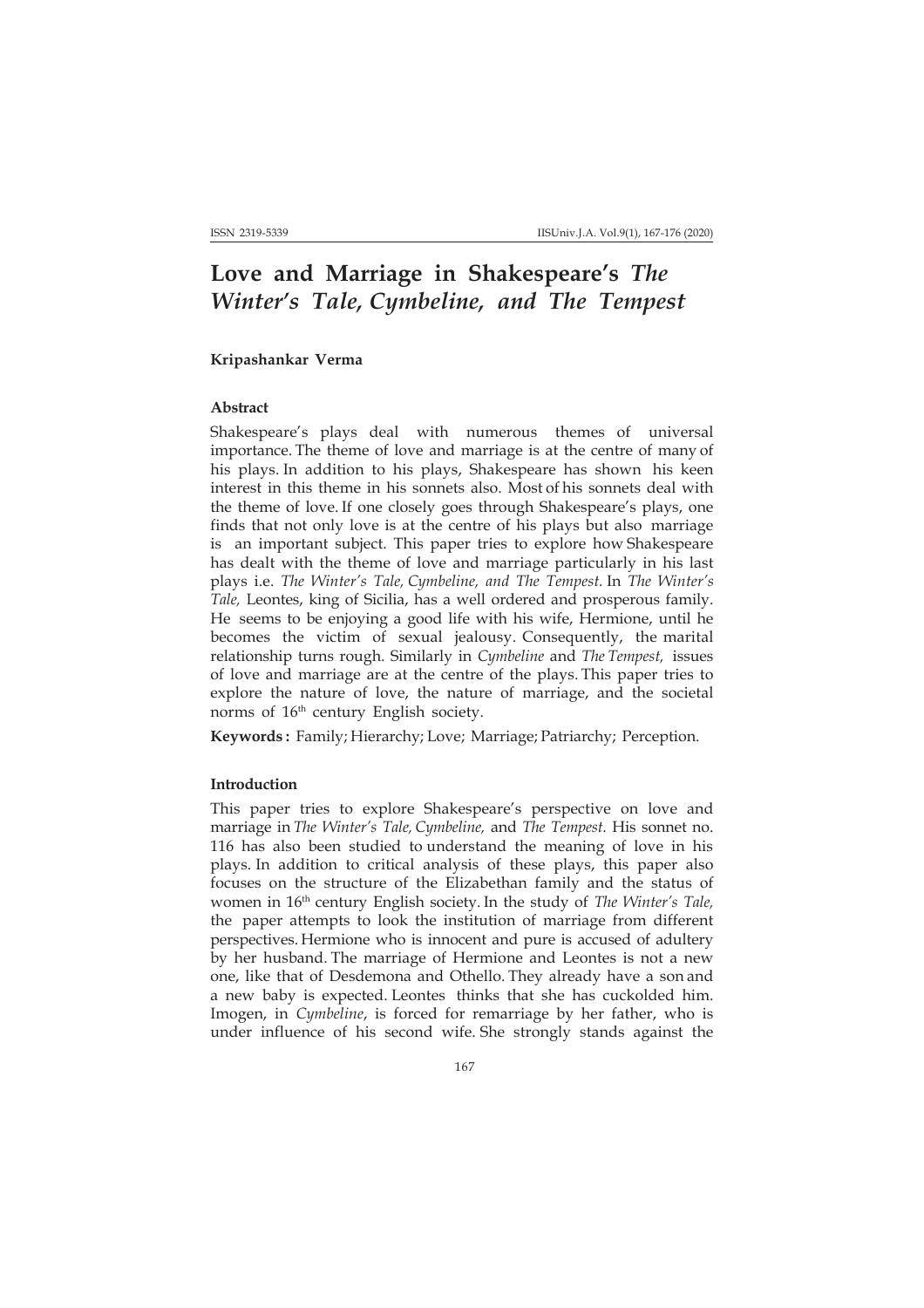loveless marriage. She marries a man she loves but it displeases her father. In *The Tempest* , Prospero tries to ensure that the marriage of his daughter be governed by love. He tests Ferdinand's love for his daughter before handing her over to him. In this way, this paper tries to study love and marriage closely in theses plays of Shakespeare.

*Cymbeline*, *The Winter's Tale* and *The Tempest* form a group belonging to the last period of Shakespeare's dramatic work. Comedies we cannot call them because of the strain of sadness that runs through the story of each. Nor are they tragedies since they end happily. They have been fittingly entitled "Romances" for their main incidents are romantic in that they lie outside the scope of common experience; there is a strange otherworldliness about them and a serenity casts sweetness and light over human relations. They are dramas of reconciliation between estranged kinsmen, between wrongs righted by repentance, not revenge; of forgiveness and peace. In each of them, the restoration of a child supposed to be dead is an important incident.

In Shakespeare's tragedies the innocent suffer and die along with the guilty. But his temper in The Tempest demanded not a tragic issue but an issue into joy – scenes of forgiveness, reconciliation and peace, where father is reunited with child (Alonso and Ferdinand) and brother with brother (Prospero and Antonio). The resolution of the discords as not a mere stage necessity; as it has a spiritual and ethical significance.

In The Tempest the wrong-doers are a coterie of criminals from Prospero's perfidious brother Antonio to Alonso. Magical powers which are at the command of Prospero have incensed the sea against these sinners. [Prospero is the rightful Duke of Milan, whose usurping brother, Antonio, had put him with his then three-year-old daughter, Miranda to sea on "a rotten carcass of a butt [boat]" to die, 12 years before the play begins[.The earth, the sky and the seas are now completely in his power, and Proserpo can avenge himself if he wills. But Prospero decides that

"Yet with my nobler reason against my fury

Do I take part: the rarer action is

In virtue than in vengeance".

What redeems them is "heart-sorrow and a clear life ensuing". Prospero plays the part of an earthly Providence intervening in the action to forestall the disaster and turn the menacing perils into a happy issue. Further, over the beauty of youth and the love of youth Shakespeare sheds in The Tempest, a mellowed light radiating with a tender beauty. Here, there is something wonderful, strangely beautiful and pathetic about the youthful Miranda and Ferdinand, removed from court life into nature's surroundings. In The Tempest the antithesis of the tragedies has been resolved into a noble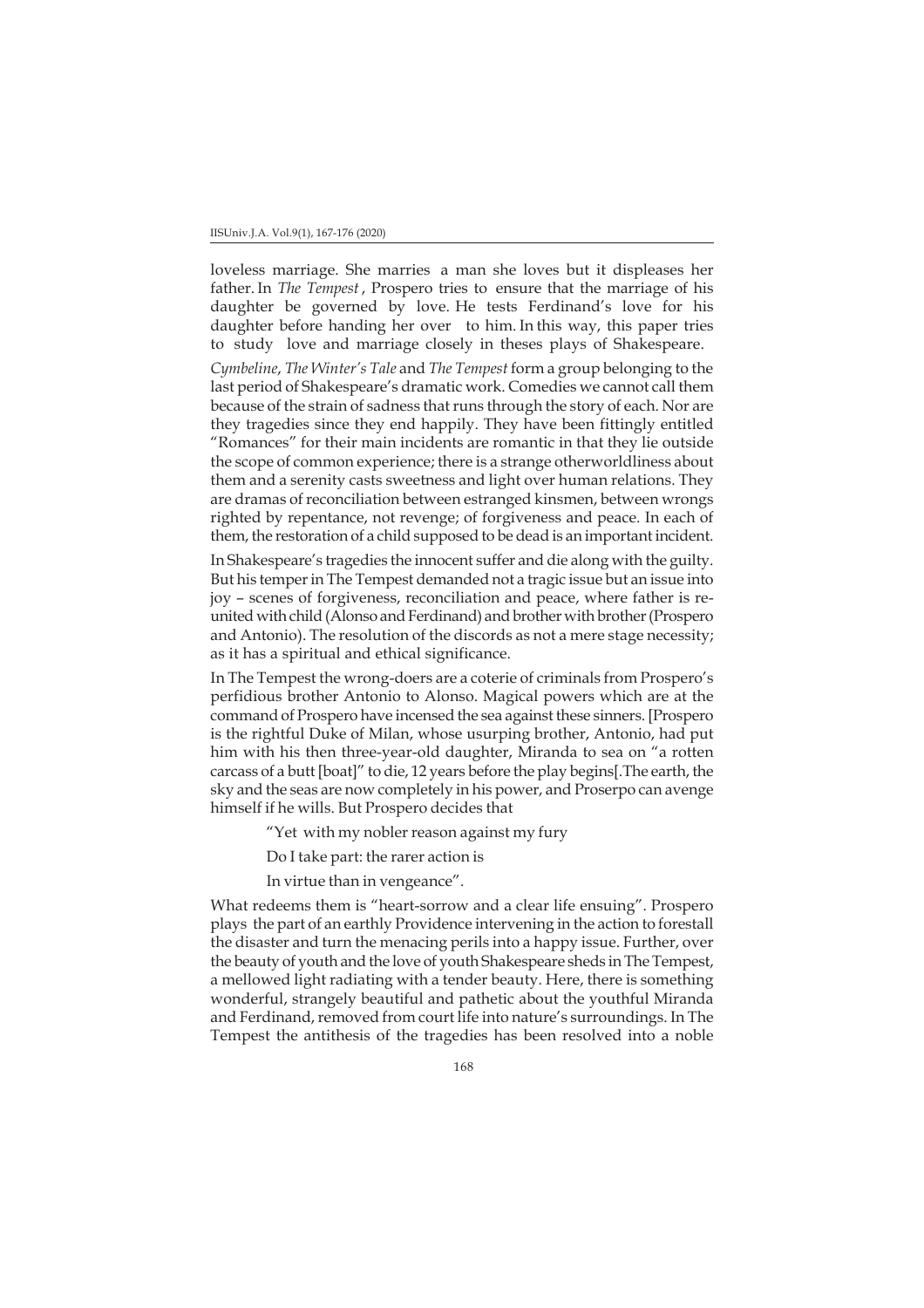synthesis. Shakespeare has discovered that the secret of life's happiness lies in the attitude of "forgive and forget" not in being humanly human but in being ideally human. The result is that his characters have become deficient in human interest. Their significance have become more ethical and less dramatic.

# **'Love' in Shakespeare's Sonnet No. 116**

It would be very convenient to study the meaning of love in Shakespeare's plays if we start from his sonnets. Love is the prominent theme in most of his sonnets. In sonnet no. 116, he uses both terms 'love' as well as 'marriage'. He writes in this sonnet:

Let me not to the marriage of true minds

Admit impediments. Love is not love

Which alters when it alteration finds,

Or bends with the remover to remove. ( Sonnets 70)

In these lines, the poet tries to persuade the reader of the indestructible qualities of true love. True love is immeasurable and it never changes. It is noteworthy that the poet uses both terms 'love' and 'marriage' in these four lines. There are many interpretations of these four lines. Shakespeare seems to be saying that there is no reason why two people, who truly love each other, should not marry. Further, he goes on that true love cannot be shaken by impediments or by any other obstacles. If the nature of love is affected by the opposing forces like impediments or alteration, it is not a true love. He continues on love in the same sonnet:

O, no! it is an ever fixed mark,

That looks on tempests and is never shaken;

It is the star to every wand'ring bark,

Whose worth is unknown, though his height be taken. (Sonnets 70)

Shakespeare uses a beautiful imagery to define true love. For him, love is a fixed mark, a pole star, that stands constant and unchanged forever. Love becomes a guiding force to those who have lost their way. One cannot measure the worth of love. If we take the key words from this sonnet, they are of two types : first the words that represent the opposing forces of love and secondly the words that denote the strength of love. The words that represent the opposing forces of love are : impediments, alteration, bends, remove etc. On the other hand, the words that characterize a true love are: ever-fixed mark, star, never shaken etc.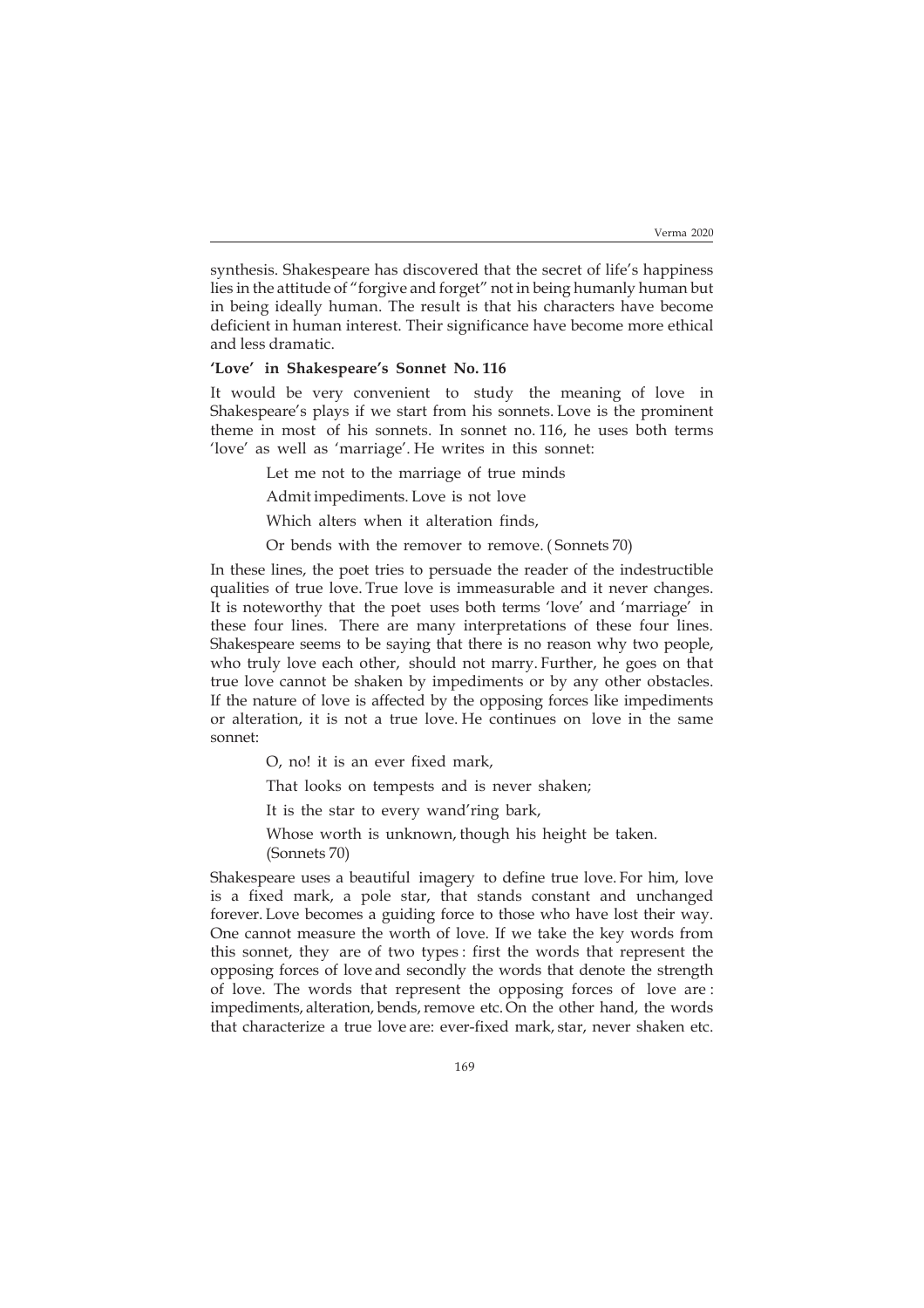Shakespeare tells that true love never changes. It is capable of weathering even the most harrowing of storms, or tempests and it always remains unshaken. These words of Shakespeare, which define a true love, would help in interpreting the love and marriage in his selected plays.

## **The Elizabethan Family and Love and Marriage in** *The Winter's Tale*

*The Winter's Tale* deals primarily with family relationships. When the play opens, Leontes, king of Sicilia, has everything : a peaceful and ordered kingdom , a loving and accomplished wife, Hermione, a precocious and affectionate son, Mamillius who is also the only heir to the kingdom, a lifelong friend of kindred spirit, Polixenes, and finally he has a happy hope of second child as the queen Hermione is nine months' pregnant (Bloom 92). Leontes tries to prolong the stay of his friend, Polixenes, at his court but he fails to do so. So he requests his wife, Hermione, to persuade him. She succeeds in the task at which her husband failed. Being a king, and the head of the royal family, Leontes feels to have been superseded by his wife, particularly by a woman. He develops sexual jealousy. He starts thinking that his wife has an illicit relationship with his friend, Polixenes.

If we look at the relationship between Leontes and Hermione, they are not newly married couple. They have a son, Mamillius, and a happy hope of a second child. There is no instance of any tension in the relationship between husband and wife prior to this one. The feminist critics point to Leontes' state of mind and find that it was his patriarchal power which was challenged and superseded by a woman. Leontes might have felt insulted at being superseded by his wife. Charles Cowden Clarke writes:

> The jealousy of Leontes, which occasions the distressful portion of the story, is not like the jealousy of Othello, cautiously and gradually introduced, artfully developed, fanned heightened and exasperated to its awful climax of explosion, it partakes more of the character of a paroxysm of disease; and quickly subsides into the humility of self-reproach and very abandonment to a meek and pliant repentance (41).

Clarke seems to be saying that the jealousy of Leontes is not like that of Othello. Othello's jealousy concludes with destructive end whereas Leontes's jealousy subsides into self-reproach. But one should not forget that Hermione survives only on the grace of destiny and on the support of Paulina. If we exclude Paulina from the scenario, Leontes' actions might prove more cruel and destructive than those of Othello's. If we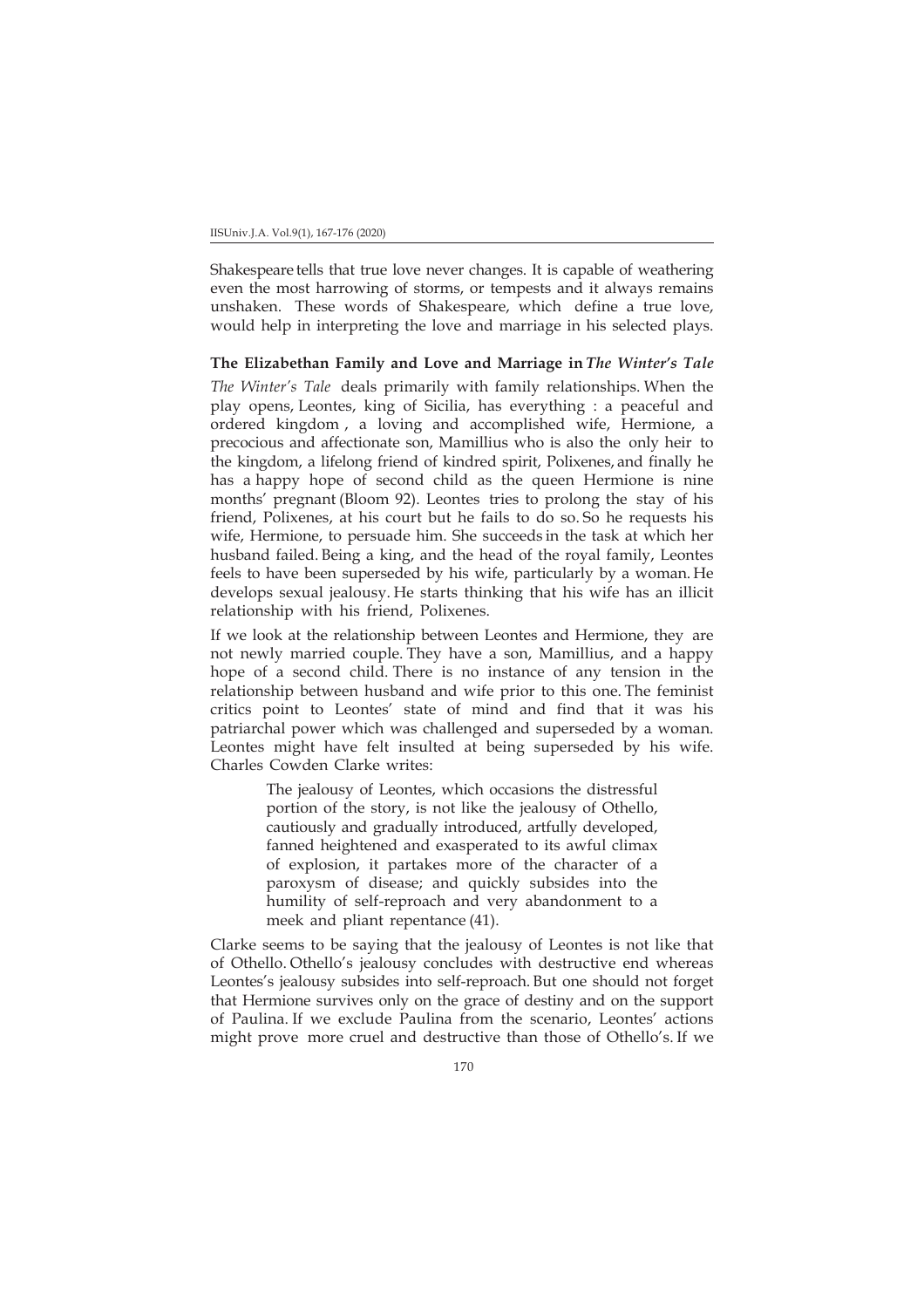look at the institution of marriage in this play, Leontes and Hermione already have one son, Mamillius, and second is expected and therefore they are not newly married couple. It is very important to understand the forces that governed the family in Shakespeare's times. Lawrence Stones quotes the statement of James I to show the structure of Elizabethan family ''The state of monarchy is the supremest thing upon earth…kings are compared to fathers in families : for a king is truly *parens patriae*, the politic father of his people" (152 ). It is noteworthy that king James I compares the position of the king with that of a father in the family. Usually we tend to give more prominence to a king rather than a father but this statement presents the father in a more powerful position. James I probably tries to convey the idea that as each member of the family is supposed to be submissive to father, similarly the people are supposed to have the allegiance towards the king. So Stone seems to be pointing to the patriarchal structure of the Elizabethan society.

There is a category of critics who look at marriage as a tool of patriarchy to control a woman who tries to profess the freedom of her thought and action. They often quote Desdemona and Shrew. In *Othello,* Desdemona does not surrender to her father and she marries the man of her own choice. She prefers a marriage governed by love. But the critics find a traditional woman in Desdemona as a wife. As a wife, she is compelled to show obedience, silence and tolerance. Similarly, in *The Taming of the Shrew,* Katherina shows herself as a submissive and obedient woman after marriage. While talking about the marriages in Shakespeare's times, Oliver Ford Davies throws light on the status of wife in the Elizabethan family :

> …the law still allowed that the 'husband hath dominion over his wife, and may keep her by force within the bounds of duty, and may beat her', though not in a 'violent or cruel manner'. It was said a man might legally beat 'an outlaw, a traitor, a pagan, his villain, and his wife'. ….the whole duty of the wife…is to acknowledge her inferiority, the next to carry herself as inferior'. She must obey even a drunken, brawling husband, for 'it is not for a prisoner to break prison at his pleasure, because he has met with a rough jailer' (171).

Davies shows us the Elizabethan family in general and the status of wife in particular. He clearly shows that the Elizabethan family was male dominated . When a woman marries a man, she has to submit her will to the will of her husband. She must have a high level of tolerance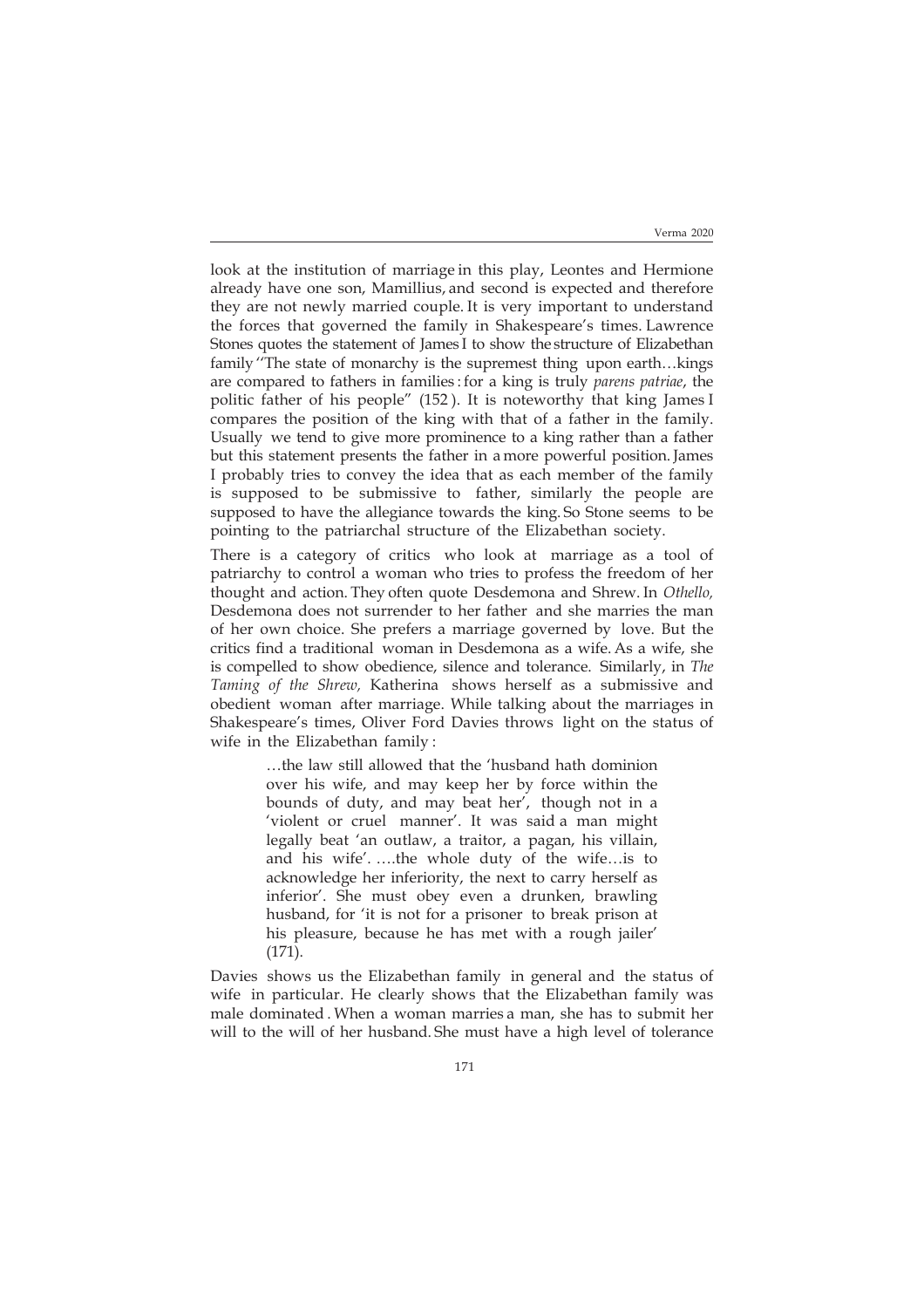as a husband is privileged to beat her. Davies' statement seems to be applicable to the situation of Hermione. Hermione's only fault was that she was able to do the task at which her husband failed. Leontes might have felt to have been superseded by his wife Or the husband-wife relationship might not have been governed by love. But the question arises how could the conjugal relationship go so smooth so far without love. Or how could a loveless marriage go so longer? Leontes and Hermione are not newly married couple as Othello and Desdemona were. There was no friction in the relationship prior to Polixenes' arrival.

The Elizabethan society had predetermined gender roles. According to these roles, women were supposed to master only household subjects like sewing, spinning, cooking, and the household management etc. Their prime duties were childbearing and rearing. There were three female virtues for an Elizabethan woman. They were: obedience, chastity, and silence. The patriarchal society of  $16<sup>th</sup>$  century observed theses virtues in women. Shakespeare's plays prominently highlight the issues and controversies associated to these aspects. In *Cymbeline,* we find that Posthumous loves Imogen equally as she loves her; but when this love changes into marriage, Posthumous' love is shaken and now he starts looking at Imogen typically as men look at Elizabethan women. He believes in the false words of Iachimo and questions his wife's fidelity.

Why does Leontes suspect his wife as Posthumous does? Are they biased? Posthumous believes in auditory assurances while Leontes believes in visual appearances; but both of them prove wrong in their conclusions. So what could be probable reasons of such problems in marriages of the time. Were the marriages not taken as the guarantee of love and trust? Who controlled marriages? we need to go through the social history of  $16<sup>th</sup>$  century England to find the answers of these questions. A daughter had to obey her father. When a daughter grew up, she had to accept a husband chosen by her father. The Elizabethan society had a biblical ground to force daughters to accept the husbands chosen by their fathers. Adam was chosen for Eve by her God – father, not by herself. This was to be highly regarded in letter and spirit by Renaissance women.

Marriage was an important event in the life of a woman. The Elizabethan fathers were worried about the virginity of their daughters, they often kept them under strict supervision. Virginity was the greatest gift a woman could offer to her husband. Oliver Ford Davies quotes the biblical statement " who so findeth a wife findeth a good thing and obtaineth favour of the Lord" ( 169). The basic building blocks of society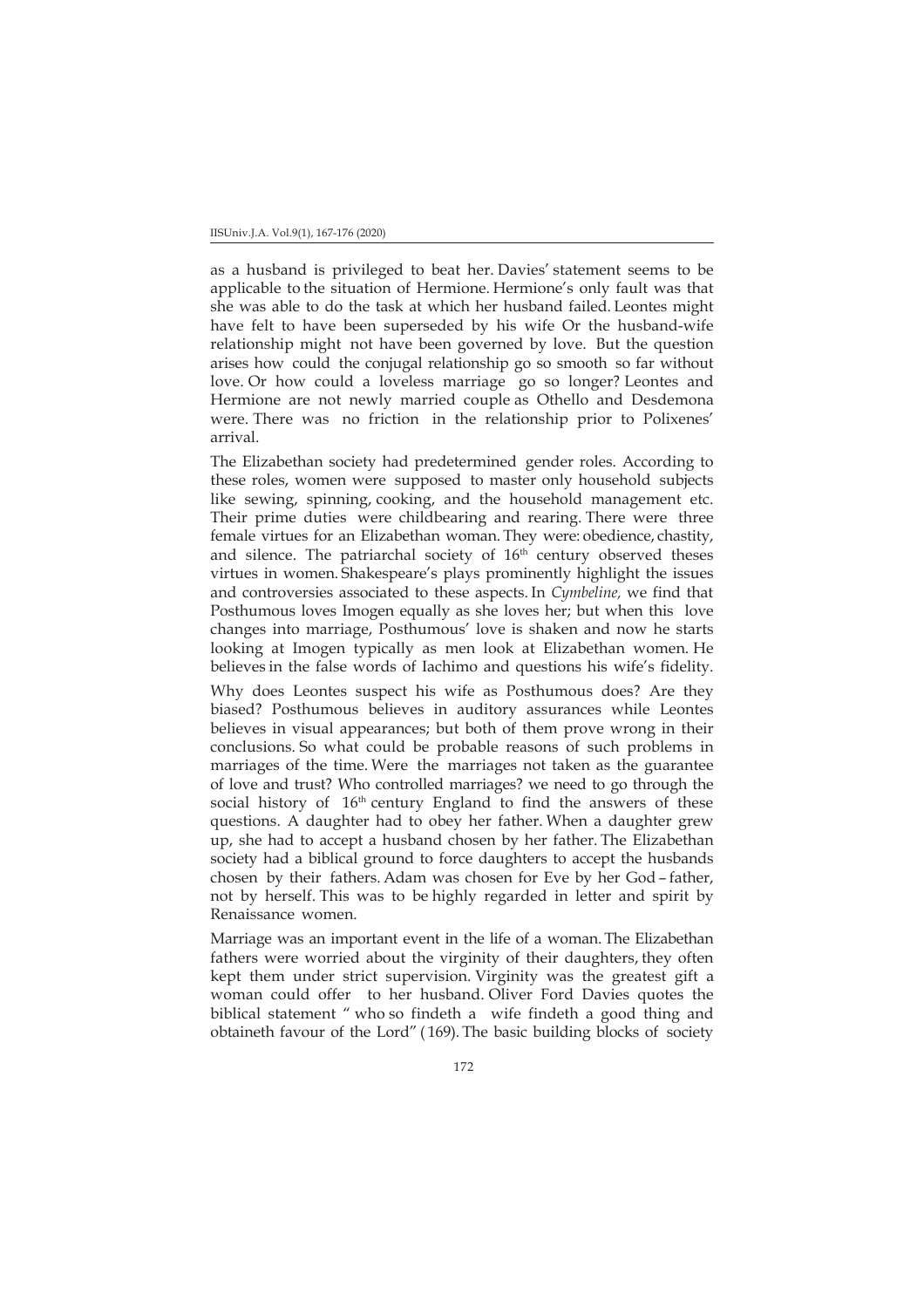were : marriage, reproduction and inheritance. It used to be the father's authority to decide the time of his daughter's marriage once he observed that his daughter had made her passage from childhood to adulthood. Commenting on the marriage of Shakespeare's time, Davies writes :

> It assigned new privileges, advantages and obligations. It redefined social and sexual roles, rearranged patriarchal obligations, and confirmed new duties of status, authority and dependency. A woman could now raise children, hire servants, keep accounts and run a household, without rivals to her authority : small wonder then that it was the objective of most young women. Though her income and possessions would pass into the control of her husband, he had responsibilities to look after her, even to the extent of paying her debts. It has been calculated that in the sixteenth century 90 percent of adults would marry, some several times, and yet so high was the death rate that at any one time 50 percent of women might be single. Widows, rich and poor, populate plays of the period (169).

Through this description, Davies not only throws light on the change of situation in a woman's life after her marriage, but also he tries to find out why the plays of this period populate with widows, rich and poor. The description implies that there was no change in a woman's plight even after the change of situation. Marriage for a woman meant the transfer of her submission and obedience from the father to the husband. It also stood for the shift of her dependency from father to the husband. Moreover, a bride was expected to bring a good dowry for the husband. In this light, a daughter was considered to be a financial burden on her father, on the other hand, a son was considered to be good for the family as he would not only bring a good dowry but also would maintain the inheritance. So we find that marriages were more the privileges of fathers than the rights of daughters. In *The Winter's Tale,* Marriage probably did not guarantee mutual trust and love for Leontes so he suspects his wife and questions her fidelity.

# **Love and Marriage in** *Cymbeline*

*Cymbeline* is also one of the plays that Shakespeare wrote at the last stage of his life. The issues of love and marriage are again at the centre of the play. When the play opens, Imogen has clandestinely married Posthumous. Her father, Cymbeline, tried to force her to marry a man she did not love. Imogen stands against the loveless marriage. She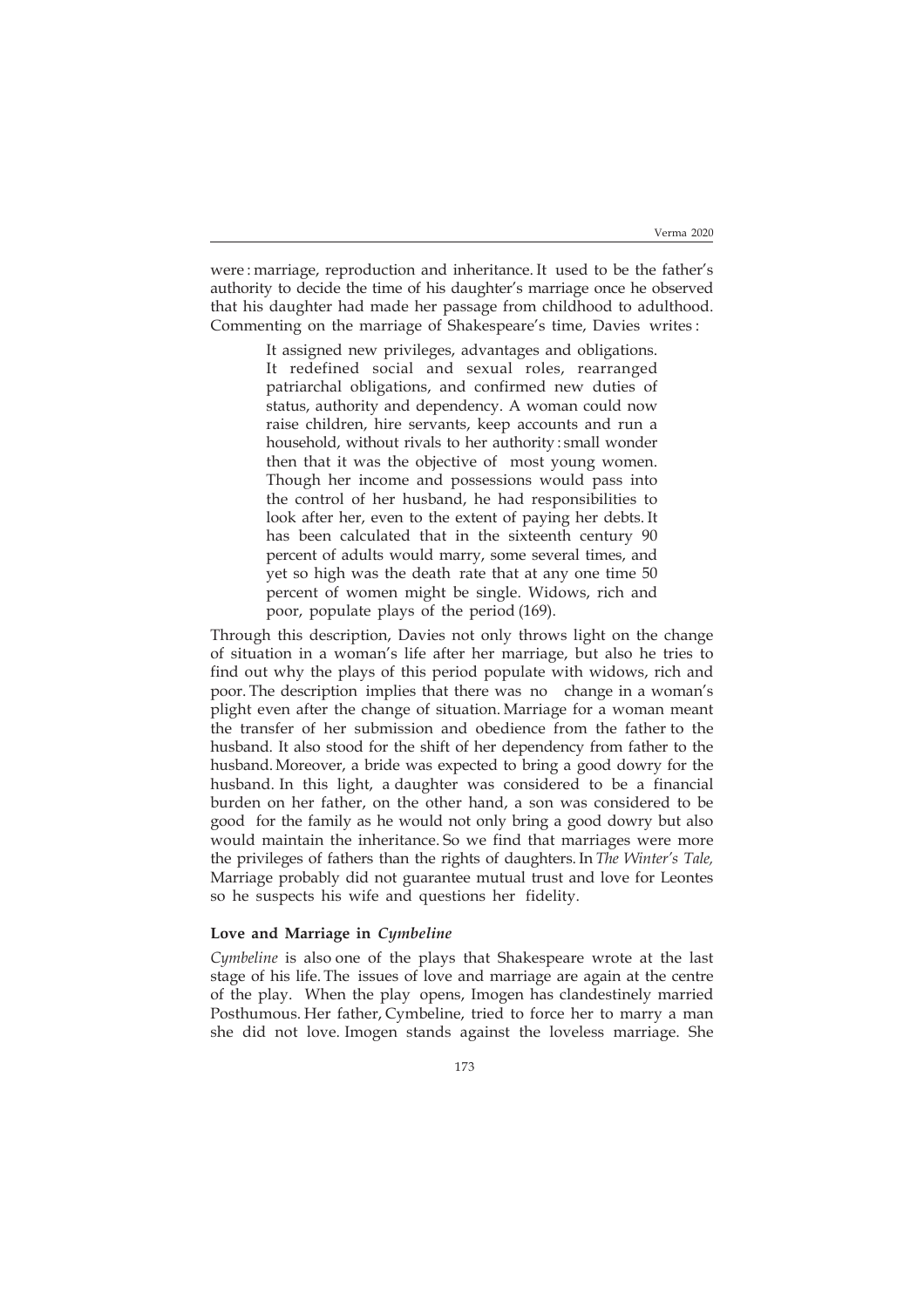shows it by going against her father's choice of husband. Cymbeline allows the ambitious Queen (Shakespeare has not mentioned her name. He has addressed her only as 'Queen) to interfere in the father daughter relationship. Robert Grams Hunter throws a light on Cymbeline's character :

> Cymbeline knows and sees nothing but is false. His ignorance and misapprehension are total, and serve as the source for the partial ignorance and misapprehensions of the other characters, and the near tragic misunderstandings that result from them. At the play's beginning, the king's moral blindness has created around him a dangerous atmosphere of sycophancy and deceit (5).

Hunter seems to be logical in his assessment of Cymbeline's character. Right from the beginning of the play, we find him under influence. His wife, the stepmother of Imogen, enthralls him and makes him act as per her plan. He is so much enthralled that he forgets the duties of a father. He forgets that he has manifold dignities i.e. of a king, father, husband and finally of a man. As a husband, he fails to understand his deceptive wife. As a king, his decisions prove to be immature and are highly criticized by his own courtiers. The Queen wanted to gain power and glory through him. She had a plan to enthrone her son, Cloten, by getting him married to Imogen. Therefore she aggravates Cymbeline against Imogen's disobedience towards him. As per her plan, it was necessary to get Posthumous, Imogen's self - chosen husband, banished. She succeeds in bringing out Posthumous' banishment.

 It is noteworthy that the Queen, who represents absence of love in marriage, tries to bring about one more manipulative marriage (forced marriage of Imogen and Cloten). But the perspicacity of Imogen stands as a great obstacle in the fulfillment of Queen's desire. Unlike her father, she knows that Cloten is a wolf in sheep's clothing who represents the ambition of his mother. The presence of the Queen in the court was not only a presence of evil but also the absence of love in marital relationships. Imogen understands well that her stepmother loves only to gain power and position. So she decides to challenge this evil force in the family, however, she has to go against her own father in doing so. She secretly marries Posthumous and frustrates the ambitious efforts of her stepmother. Thus her decision not only symbolizes her strong protest to a loveless marriage but also her moral victory over evil.

Thus, as in *The Winter's Tale*, the lack of trust in love affects the marital relationship; similarly in this play, the lack of love in marriage not only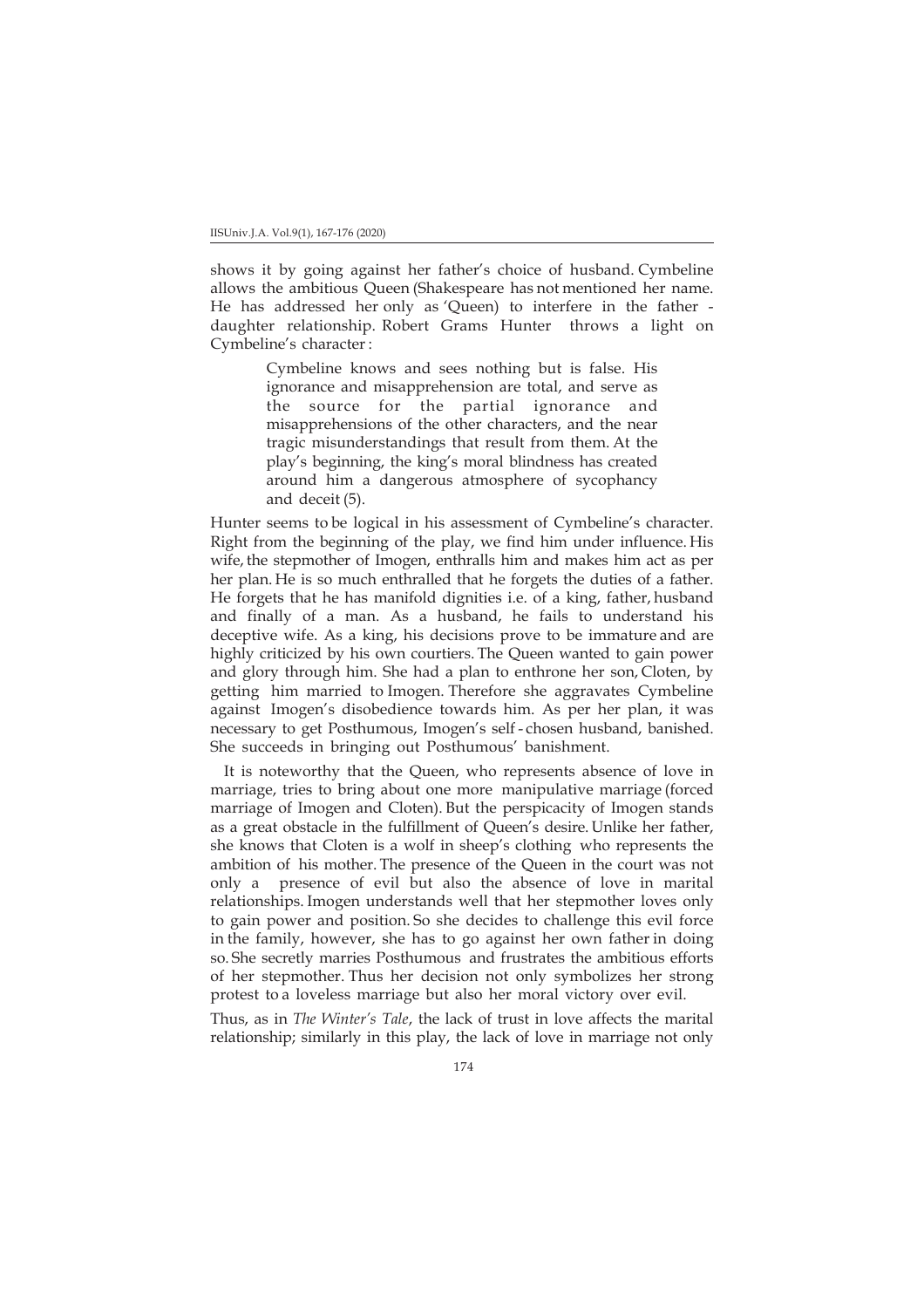affects the family relationships but also gives space to dominance of evil in the family. In *The Winter's Tale*, we find that Leontes' love for his wife was vulnerable to evil forces as it was overlapped by sexual jealousy. Such a faded love affected the marital relationship to a great extent. One should not ignore the possibility of Leontes' decision to remarry , had he not been subject to Apollo's oracle that proclaimed that he would not get a heir to his kingdom until his lost daughter be found. At the end of the play, everyone is ready to see the love between Perdita and Florizel changing into marriage. But would this marriage be like Leontes and Hermione? Nothing could be said clearly as the play ends with the marriage.

## **Love and Marriage in** *The Tempest*

*The Tempest* isconsidered to be the last play penned by Shakespeare. It would be very interesting to see his perspective on love and marriage in this play. Prospero, the duke of Milan, is banished by his own treacherous younger brother, Antonio. Prospero has a motherless, three years' old daughter, Miranda. He arrives at an uninhabited island along with her. As a father, it was his responsibility to bring up his daughter and find a good match for her when she is grown up. We find that he observes her passage from childhood to adulthood. Though he had neither power nor social support at the island, he brings up his daughter very carefully. He does not let her feel the absence of her mother by incorporating her role in himself. We can assess his success by observing the behaviour of Miranda.

Throughout the play, Prospero shows his anxiety of his daughter's future. As he is growing old, he wants to ensure a happy future of his daughter. Besides this, he is also warned by the intractable Caliban who tries to ravish Miranda. Probably he was worried about the insecure future of his daughter in case he dies before handing her over to a loving husband. Under this state of mind, he sets a storm in the sea through his magic and brings young Ferdinand ashore. Miranda is now grown up and therefore he wants a person for her who truly loves her. In other words, he wants that marriage of his daughter be governed by love. He is one of the rare fathers who allow their daughters to choose their husbands. He approves his daughter's choice but he wants to assure himself of Ferdinand's love for her. He makes Ferdinand to undergo the hard task of bearing logs. Ferdinand succeeds in this test and a father succeeds in finding a suitable match for his daughter. It is noteworthy that Prospero approves the marriage of his daughter with Ferdinand only when he is assured of his love for her.